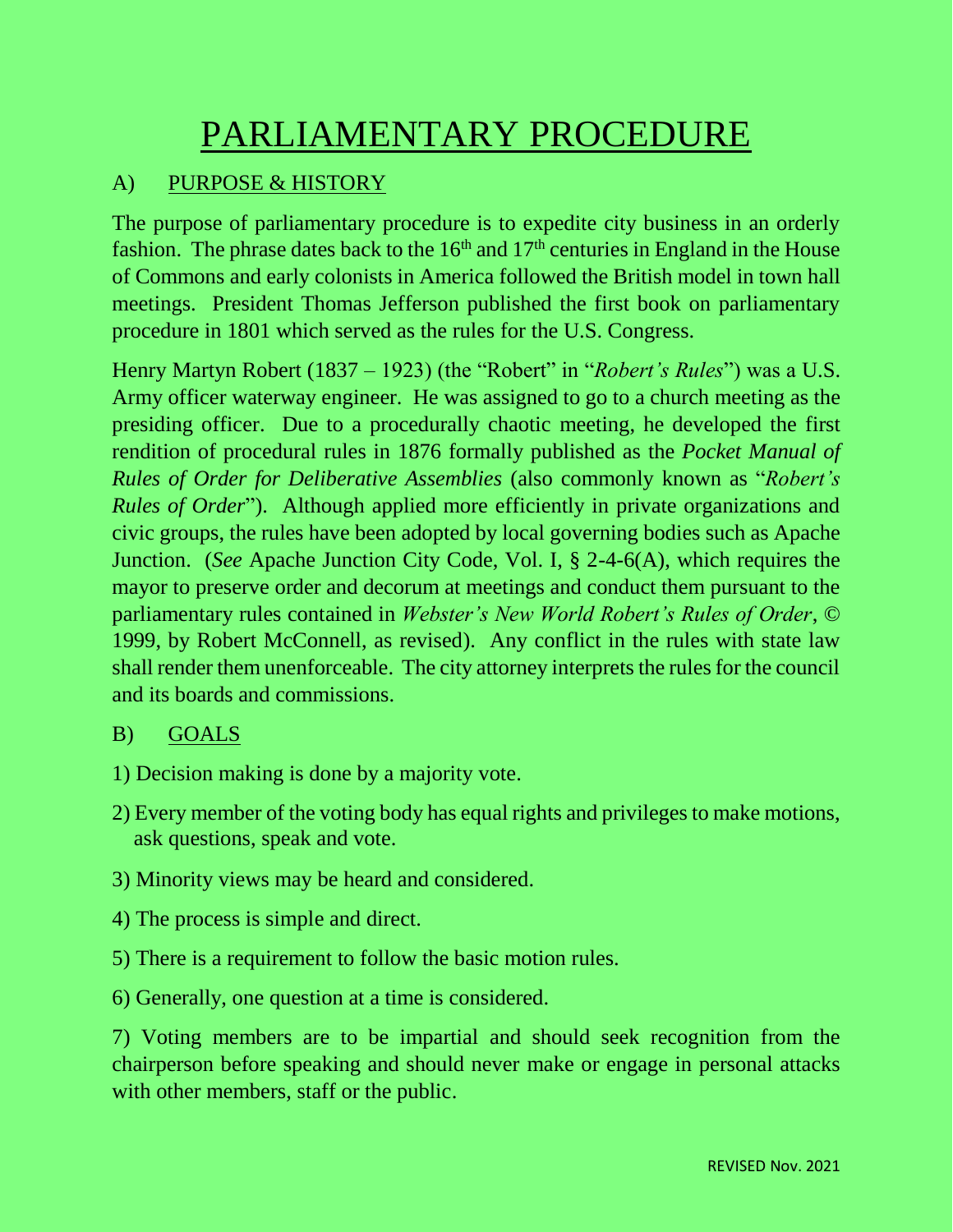## C) MOTIONS

A motion (a proposal to do something) is the way business is conducted by a deliberative group. Generally, in order to make a motion, a voting member of the deliberative group needs to first be recognized as having the floor from the mayor or chairperson. The motion can be made by saying "I move that \_\_\_\_\_\_". A second is required and then a roll call vote can be taken. Typically and not exactly in perfect form with Robert's Rules, it is historical practice for the council and its boards and commissions to first have a discussion before a motion is made, not after the motion is made or after a second. Motions fail if they do not receive a second or if they do not have a majority count after the vote.

Elected officials and appointed members cannot abstain from voting unless they declare a conflict of interest. A failure or refusal to vote shall count as a "yes" vote and in the case of a tie vote, a proposed measure shall be considered defeated.

A motion to reconsider a vote may only be made by a member who voted on the prevailing side when the vote for the main motion occurred. The motion shall be made at the time immediately after the initial vote, or at the regularly scheduled subsequent meeting; otherwise the ability to reconsider is lost.

#### D) OTHER COMMON MOTIONS AND ACTIONS

| Amendment              | "I move to amend the motion by ______."                                                                                                                                                                                                                                                                                                                                                                                                                          |
|------------------------|------------------------------------------------------------------------------------------------------------------------------------------------------------------------------------------------------------------------------------------------------------------------------------------------------------------------------------------------------------------------------------------------------------------------------------------------------------------|
|                        | Tabling (indefinite delay) "I move to table the motion _______."                                                                                                                                                                                                                                                                                                                                                                                                 |
|                        | Continuing (temporary delay) "I move to continue this matter until ______."                                                                                                                                                                                                                                                                                                                                                                                      |
| Recess or break time   | "I move for a <u>_____</u> minute recess."                                                                                                                                                                                                                                                                                                                                                                                                                       |
| Withdraw               | "I move to withdraw my motion."                                                                                                                                                                                                                                                                                                                                                                                                                                  |
| Substitution           | "I move that the motion be stricken and substituted<br>with the following motion: $\frac{1}{\sqrt{1-\frac{1}{\sqrt{1-\frac{1}{\sqrt{1-\frac{1}{\sqrt{1-\frac{1}{\sqrt{1-\frac{1}{\sqrt{1-\frac{1}{\sqrt{1-\frac{1}{\sqrt{1-\frac{1}{\sqrt{1-\frac{1}{\sqrt{1-\frac{1}{\sqrt{1-\frac{1}{\sqrt{1-\frac{1}{\sqrt{1-\frac{1}{\sqrt{1-\frac{1}{\sqrt{1-\frac{1}{\sqrt{1-\frac{1}{\sqrt{1-\frac{1}{\sqrt{1-\frac{1}{\sqrt{1-\frac{1}{\sqrt{1-\frac{1}{\sqrt{1-\frac{1$ |
| Change order of agenda | "I move that item #_____ be placed before item<br>$\#$ . $\cdot$                                                                                                                                                                                                                                                                                                                                                                                                 |
| Objecting to procedure | "Point of order."                                                                                                                                                                                                                                                                                                                                                                                                                                                |